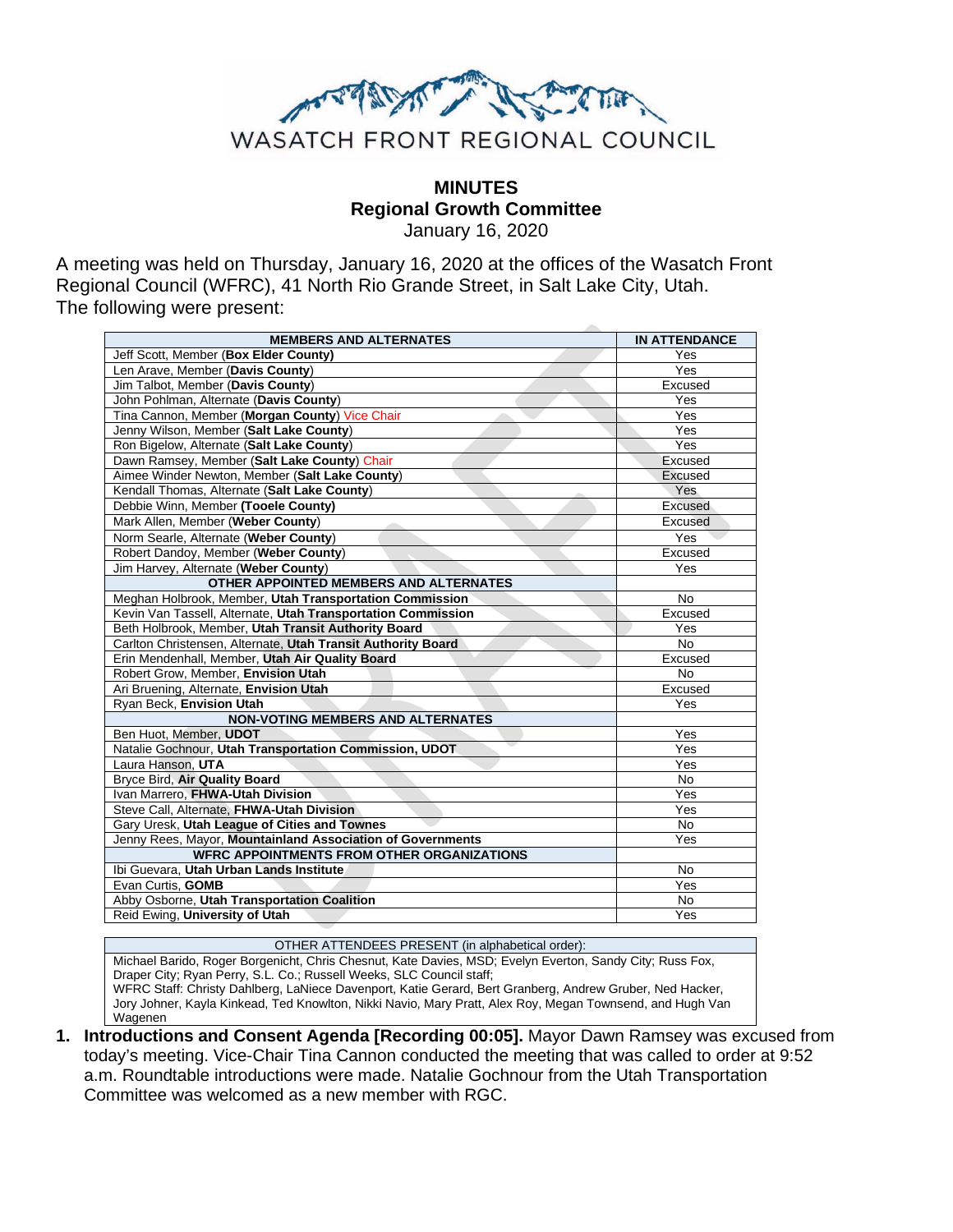Minutes – Regional Growth Committee January 16, 2020 Page 2

## **a. Action Item**: **Approve Minutes from the last meeting [Recording 00:04:15]**. With no

discussion or changes, Vice Chair Cannon entertained a motion to accept the minutes. *A motion was made by Commissioner Jim Harvey, and seconded by Beth Holbrook that the Minutes of October 10, 2019 be approved.* Motion passed unanimously.

**b. Informational: Utah Roadmap.** Natalie Gochnour, Associate Dean and Director of the Eccles School of Business, shared a brief summary of The Utah Roadmap with a handout from the Kem Gardner Policy Institute. A Technical Advisory Committee is comprised of nearly 40 participants, including Andrew Gruber and Kip Billings from WFRC. Serious health effects of air emissions and pollutants were described, including concentration of carbon dioxide—which reached a historical high peak in November 2019 in the past 800,000 years. Recommendations for creating better air were outlined with seven mileposts. There was a legislative policy statement on climate change and quality growth.

Mayor Wilson and others expressed interest in becoming more engaging, as air quality solutions is a large issue. By not taking action, progress and efforts made so far will flatten, as rural committees are also experiencing similar growth issues.

Also, it is substantially cost effective to use solar-generated electricity. A motto with the spirit of the Utah Roadmap is: "Utah can lead."

- **2. Public Comment [Recording 0:26:40]**. Vice-Chair Cannon opened the meeting for public comments. There were none.
- **3. Informational: Introduce the new Utah's Unified Transportation Plan 2019 to 2050 [Recording 0:26:50].** The Unified Plan was created with WFRC and all statewide and regional transportation agencies. This Plan is unique in the country and has received national recognition as state-of-the practice. It was finalized in late 2019; and at today's meeting, Andrew Gruber and key staff from UDOT and UTA provided an overview of its content. New challenges in transportation for Utah, as the nation's fastest growing state, were discussed. A new version is posted at [www.wfrc.org,](http://www.wfrc.org/) which replaced the Unified Transportation Plan 2015-2040. The Plan is also presented through [www.unifiedplan.org](http://www.unifiedplan.org/) which includes all project details, financial information, projected outcomes, and an interactive map.

Comments were made by Councilmember Tina Cannon and Mayor Jenny Wilson that there is a strong need to educate and share with the public in order to make the Plan effective. And with the change of new Committee members, it is crucial to be proactive to make the efforts worth it. It was suggested that this item be placed on the agenda at the RGC meeting in March for further discussion.

**4. Informational: Discuss long range planning objectives and initiatives for WFRC [Recording 0:47.30].** Ted Knowlton outlined a planning strategy discussion. WFRC staff receives guidance from RGC for its long-range planning with the Wasatch Choice 2050 Vision and the 2019-2050 Regional Transportation Plan. Therefore, at today's meeting, the Committee was asked to discuss key initiatives and objectives to cover over the next few years. As WFRC works with member local governments and organizations, staff previously received feedback on the following items that need to be focused on: (1) Implementation of the Wasatch Choice 2050 Vision; and (2) address new and emerging technologies, external focuses, and the uncertainty of the future in its plans. The Regional Growth Committee was asked if there are additional ways to work together to achieve desired local outcomes. Also, how to better prepare for new technologies and changing economy.

Committee members are not only asked to give feedback and continued guidance, but to bring work-scope with them to the RGC meeting in March 2020. Mr. Knowlton said one goal is to begin